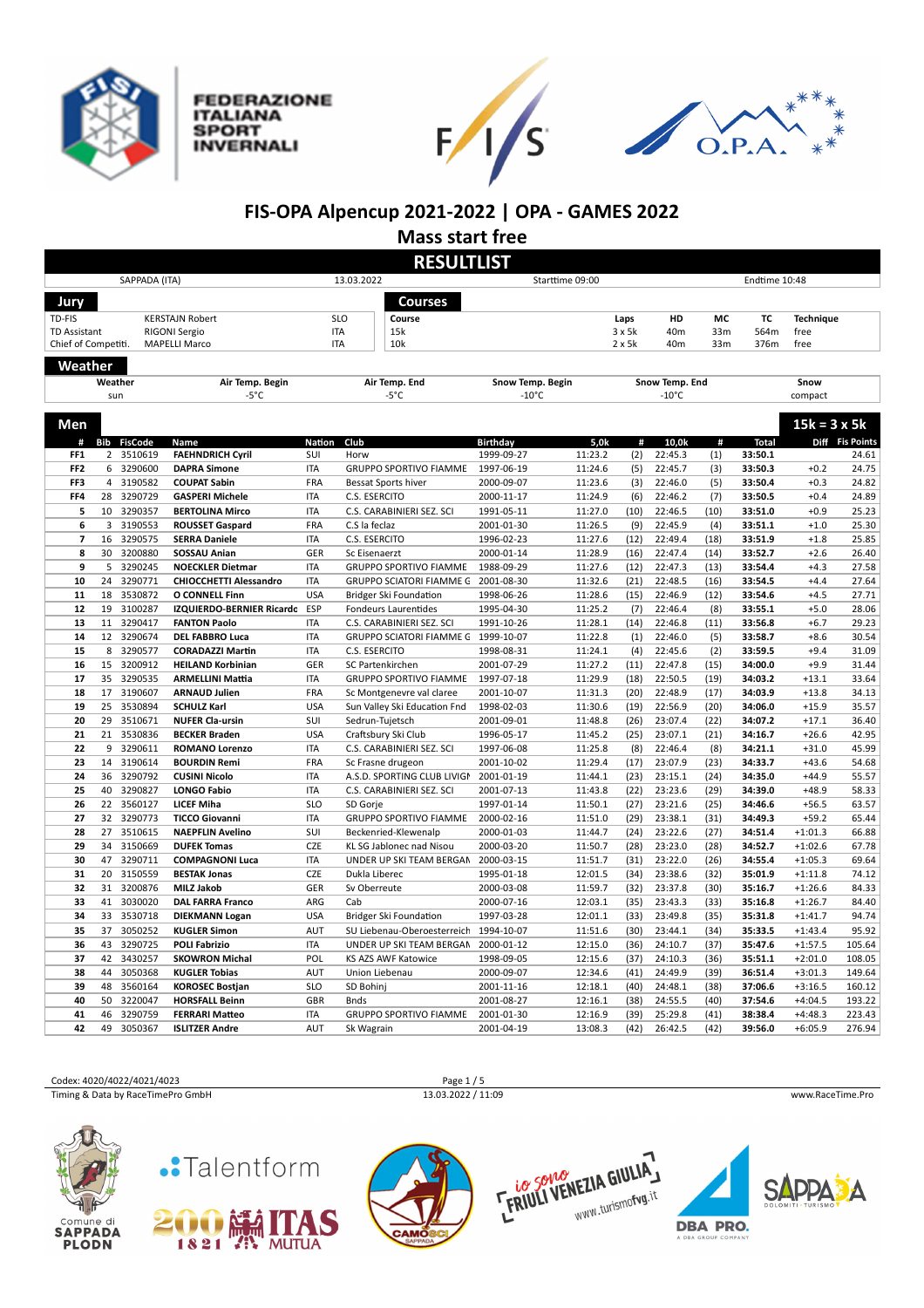







## **FIS-OPA Alpencup 2021-2022 | OPA - GAMES 2022**

**Mass start free**

|                | <b>RESULTLIST</b> |                |                              |               |                                     |                 |            |      |         |      |              |                     |                 |
|----------------|-------------------|----------------|------------------------------|---------------|-------------------------------------|-----------------|------------|------|---------|------|--------------|---------------------|-----------------|
|                |                   | # Bib FisCode  | Name                         | Nation Club   |                                     | Birthdav        | 5,0k       | #    | 10,0k   | #    | Total        |                     | Diff Fis Points |
|                |                   |                |                              |               |                                     |                 |            |      |         |      |              |                     |                 |
|                |                   |                |                              |               |                                     |                 |            |      |         |      |              |                     |                 |
| <b>DNF</b>     |                   |                |                              |               |                                     |                 |            |      |         |      |              |                     |                 |
|                |                   | 1 3190419      | <b>COLLET Martin</b>         | FRA           | Chamonix                            | 1997-03-22      |            |      |         |      | <b>DNF</b>   |                     |                 |
|                | 7                 | 3290504        | <b>VENTURA Paolo</b>         | <b>ITA</b>    | C.S. ESERCITO                       | 1996-04-01      |            |      |         |      | <b>DNF</b>   |                     |                 |
|                | 23                | 3150635        | <b>KALIVODA Tomas</b>        | CZE           | Fischer Ski klub sumava vimp        | 1998-04-06      |            |      |         |      | <b>DNF</b>   |                     |                 |
|                | 26                | 3290383        | <b>RASTELLI Maicol</b>       | <b>ITA</b>    | C.S. ESERCITO                       | 1991-04-28      | 11:50.5    |      | 22:52.8 |      | <b>DNF</b>   |                     |                 |
|                | 39                | 3290394        | <b>MONTELLO Giuseppe</b>     | <b>ITA</b>    | C.S. ESERCITO                       | 1992-12-07      | 11:27.1    |      |         |      | <b>DNF</b>   |                     |                 |
|                | 45                | 3290728        | <b>MANZONI Francesco</b>     | <b>ITA</b>    | C.S. ESERCITO                       | 2000-09-07      |            |      |         |      | <b>DNF</b>   |                     |                 |
|                |                   |                |                              |               |                                     |                 |            |      |         |      |              |                     |                 |
| <b>DNS</b>     |                   |                |                              |               |                                     |                 |            |      |         |      |              |                     |                 |
|                |                   |                |                              |               |                                     |                 |            |      |         |      |              |                     |                 |
|                | 13                | 3290712        | <b>GRAZ Davide</b>           | <b>ITA</b>    | GRUPPO SCIATORI FIAMME G 2000-03-05 |                 |            |      |         |      | <b>DNS</b>   |                     |                 |
|                | 38                | 3050357        | <b>WIESER Philip</b>         | <b>AUT</b>    | WERKSSPORTVEREIN TRAISEI            | 2001-07-04      |            |      |         |      | <b>DNS</b>   |                     |                 |
|                | 51                | 3920034        | <b>RACERO Guillermo</b>      | VEN           |                                     | 1994-06-16      |            |      |         |      | <b>DNS</b>   |                     |                 |
|                | Entries           | 51             | Ranked                       | 42            | 3<br><b>DNS</b>                     |                 | <b>DNF</b> | 6    |         |      | <b>DSQ</b>   | 0                   |                 |
|                |                   |                |                              |               |                                     |                 |            |      |         |      |              |                     |                 |
| Men U20        |                   |                |                              |               |                                     |                 |            |      |         |      |              | $15k = 3 \times 5k$ |                 |
| #              | Bib               | <b>FisCode</b> | Name                         | <b>Nation</b> | Club                                | <b>Birthday</b> | 5,0k       | #    | 10,0k   | #    | <b>Total</b> |                     | Diff Fis Points |
| $\mathbf{1}$   | 62                | 3290825        | <b>BARP Elia</b>             | <b>ITA</b>    | GRUPPO SCIATORI FIAMME G            | 2002-12-19      | 11:45.1    | (1)  | 22:57.3 | (2)  | 33:43.0      |                     | 43.56           |
| $\overline{2}$ | 61                | 3190634        | <b>DESLOGES Mathis</b>       | FRA           | C.S NORDIQUE VILLARD DE L/          | 2002-05-01      | 11:45.4    | (2)  | 22:56.7 | (1)  | 33:52.7      | $+9.7$              | 50.27           |
| з              | 63                | 3510710        | <b>SAVARY Antonin</b>        | SUI           | Riaz                                | 2002-02-23      | 11:45.7    | (4)  | 22:58.1 | (3)  | 34:14.7      | $+31.7$             | 65.50           |
| 4              | 77                | 3290808        | <b>GARTNER Andrea</b>        | <b>ITA</b>    | GRUPPO SCIATORI FIAMME G 2002-08-30 |                 | 11:47.1    | (7)  | 23:09.1 | (6)  | 34:20.5      | $+37.5$             | 69.51           |
| 5              | 64                | 3290800        | <b>BALMETTI Mauro</b>        | <b>ITA</b>    | <b>GRUPPO SPORTIVO FIAMME</b>       | 2002-04-25      | 11:46.1    | (6)  | 23:03.0 | (4)  | 34:21.5      | $+38.5$             | 70.20           |
| 6              | 70                | 3201011        | <b>FISCHER Robin</b>         | GER           | <b>Tsv Buchenberg</b>               | 2003-03-28      | 11:46.0    | (5)  | 23:09.6 | (7)  | 34:26.5      | $+43.5$             | 73.66           |
| 7              | 65                | 3201049        | PETZOLD Luca                 | GER           | Wsc Erzgebirge oberwiesenth         | 2003-02-08      | 11:45.5    | (3)  | 23:08.6 | (5)  | 34:38.8      | $+55.8$             | 82.18           |
| 8              | 86                | 3290850        | <b>BONINO Federico</b>       | <b>ITA</b>    | G.S. VV.F. G. GODIOZ A.S.D.         | 2002-12-21      | 12:03.4    | (20) | 23:37.7 | (10) | 34:59.7      | $+1:16.7$           | 96.64           |
| FF9            | 72                | 3290886        | <b>ZORZI Andrea</b>          | <b>ITA</b>    | GRUPPO SCIATORI FIAMME G 2003-10-24 |                 | 12:00.4    | (14) | 23:38.1 | (11) | 35:00.2      | $+1:17.2$           | 96.99           |
| <b>FF10</b>    | 66                | 3200987        | <b>KRETZSCHMAR Ruben</b>     | GER           | Sc Norweger Annaberg                | 2002-07-30      | 11:47.7    | (8)  | 23:17.4 | (8)  | 35:00.3      | $+1:17.3$           | 97.05           |
| 11             | 68                | 3200992        | <b>GOETHER Max</b>           | GER           | Vsc Klingenthal                     | 2002-05-16      | 12:03.8    | (21) | 23:39.4 | (12) | 35:05.9      | $+1:22.9$           | 100.93          |
| 12             | 76                | 3510714        | <b>BAESSLER Mario</b>        | SUI           | Elm                                 | 2002-05-11      | 12:02.7    | (19) | 23:42.9 | (13) | 35:06.1      | $+1:23.1$           | 101.07          |
| 13             | 113               | 3290914        | <b>SERAFINI Alex</b>         | <b>ITA</b>    | <b>GRUPPO SPORTIVO FIAMME</b>       | 2003-11-06      | 12:02.2    | (18) | 23:37.1 | (9)  | 35:14.1      | $+1:31.1$           | 106.60          |
| 14             | 91                | 3190680        | <b>GALLOIS Roman</b>         | FRA           | SC BOIS D AMONT                     | 2003-09-10      | 12:01.2    | (15) | 23:45.0 | (16) | 35:15.8      | $+1:32.8$           | 107.78          |
| 15             | 83                | 3560169        | <b>MULEJ Jost</b>            | <b>SLO</b>    | Sd Gorje                            | 2002-05-16      | 11:57.3    | (10) | 23:45.6 | (17) | 35:19.2      | $+1:36.2$           | 110.13          |
| 16             | 81                | 3150791        | <b>PAVLASEK Simon</b>        | <b>CZE</b>    | Fischer Ski klub sumava vimp        | 2002-09-09      | 11:58.7    | (13) | 23:44.5 | (15) | 35:30.1      | $+1:47.1$           | 117.68          |
| 17             | 69                | 3510707        | <b>WALPEN Gianluca</b>       | SUI           | Piz Ot Samedan                      | 2002-04-02      | 11:57.7    | (11) | 23:43.9 | (14) | 35:38.8      | $+1:55.8$           | 123.70          |
| 18             | 85                | 3290861        | <b>MASTROBATTISTA Simone</b> | <b>ITA</b>    | GRUPPO SCIATORI FIAMME G 2002-08-23 |                 | 11:58.1    | (12) | 23:46.8 | (18) | 35:42.8      | $+1:59.8$           | 126.47          |
| 19             | 90                | 3150852        | <b>STECHER Filip</b>         | CZE           | Lk Slovan karlovy vary              | 2003-06-23      | 12:10.5    | (28) | 23:57.2 | (21) | 35:45.3      | $+2:02.3$           | 128.20          |
| 20             | 118               | 3290879        | <b>DOLIANA Denis</b>         | <b>ITA</b>    | A.S.D. CAURIOL                      | 2003-02-18      | 12:02.0    | (16) | 23:48.2 | (19) | 35:49.4      | $+2:06.4$           | 131.03          |
| 21             | 96                | 3190733        | <b>MISSILLIER Constant</b>   | FRA           | SC LE GRAND BORNAND                 | 2003-03-02      | 12:07.2    | (24) | 23:56.8 | (20) | 35:53.3      | $+2:10.3$           | 133.73          |
| 22             | 94                | 3290949        | <b>OBERHOFER Hannes</b>      | <b>ITA</b>    | A.S.V. LATSCH RAIFFEISEN            | 2003-01-06      | 11:50.5    | (9)  | 23:57.7 | (22) | 35:56.2      | $+2:13.2$           | 135.74          |
| 23             | 92                | 3560174        | <b>KARNICAR Izidor</b>       | <b>SLO</b>    | Tsk Triglav kranj                   | 2002-05-10      | 12:08.2    | (26) | 24:12.0 | (27) | 36:02.7      | $+2:19.7$           | 140.24          |
| 24             | 82                | 3050361        | <b>WIELAND Christoph</b>     | <b>AUT</b>    | Usc Altenmarkt-zauchensee           | 2002-04-26      | 12:07.6    | (25) | 24:03.1 | (24) | 36:03.3      | $+2:20.3$           | 140.65          |
| 25             | 89                | 3050386        | <b>POELZLEITNER Jakob</b>    | AUT           | USV Thalgau                         | 2003-07-24      | 12:15.8    | (30) | 24:19.1 | (28) | 36:06.1      | $+2:23.1$           | 142.59          |
| 26             | 78                | 3350013        | <b>FROMMELT Robin</b>        | LIE           | Nordic Club liechtenstein           | 2002-12-17      | 12:02.1    | (17) | 23:58.6 | (23) | 36:07.6      | $+2:24.6$           | 143.63          |
| 27             | 99                | 3190642        | <b>ESSONNIER Ivan</b>        | <b>FRA</b>    | Cs La feclaz                        | 2003-04-14      | 12:23.7    | (33) | 24:09.0 | (25) | 36:10.3      | $+2:27.3$           | 145.50          |
| 28             | 106               | 3290950        | <b>OBERHOFER David</b>       | <b>ITA</b>    | A.S.V. LATSCH RAIFFEISEN            | 2003-01-06      | 12:05.0    | (22) | 24:09.5 | (26) | 36:12.0      | $+2:29.0$           | 146.67          |
| 29             | 98                | 3290904        | <b>CAROLLO Martino</b>       | ITA           | S.C. ALPI MARITTIME ENTRAC          | 2003-06-19      | 12:05.9    | (23) | 24:19.6 | (29) | 36:25.5      | $+2:42.5$           | 156.02          |
| 30             | 116               | 3290822        | <b>VARESCO Giacomo</b>       | <b>ITA</b>    | <b>GRUPPO SPORTIVO FIAMME</b>       | 2002-01-25      | 12:29.9    | (38) | 24:37.4 | (32) | 36:27.7      | $+2:44.7$           | 157.54          |
| 31             | 97                | 3290836        | <b>MOIZI Lorenzo</b>         | <b>ITA</b>    | POLISPORTIVA VALMALENCO             | 2002-10-24      | 12:25.9    | (34) | 24:36.9 | (31) | 36:28.4      | $+2:45.4$           | 158.02          |
| 32             | 125               | 3290952        | <b>CUC Tommaso</b>           | <b>ITA</b>    | S.C. GRAN PARADISO A.S.D.           | 2005-03-09      | 12:27.4    | (36) | 24:37.8 | (33) | 36:41.7      | $+2:58.7$           | 167.23          |
| 33             | 84                | 3050378        | <b>ENGEL Erik</b>            | AUT           | USC Altenmarkt Zauchensee           | 2002-11-10      | 12:28.8    | (37) | 24:47.6 | (38) | 36:42.2      | $+2:59.2$           | 167.57          |
| <b>FF34</b>    | 104               | 3190740        | <b>MARSEILLE Nathan</b>      | FRA           | SC Gap Bayard                       | 2003-08-07      | 12:26.6    | (35) | 24:46.6 | (36) | 36:44.5      | $+3:01.5$           | 169.17          |
| <b>FF35</b>    | 88                | 3490325        | <b>MORALES Martin</b>        | <b>ESP</b>    | <b>C.D SABIKA</b>                   | 2002-12-25      | 12:12.5    | (29) | 24:27.9 | (30) | 36:44.6      | $+3:01.6$           | 169.23          |

Codex: 4020/4022/4021/4023 Page 2 / 5<br>
Timing & Data by RaceTimePro GmbH 13.03.2022 / 11:09

Timing & Data by RaceTimePro GmbH 13.03.2022 / 11:09 www.RaceTime.Pro















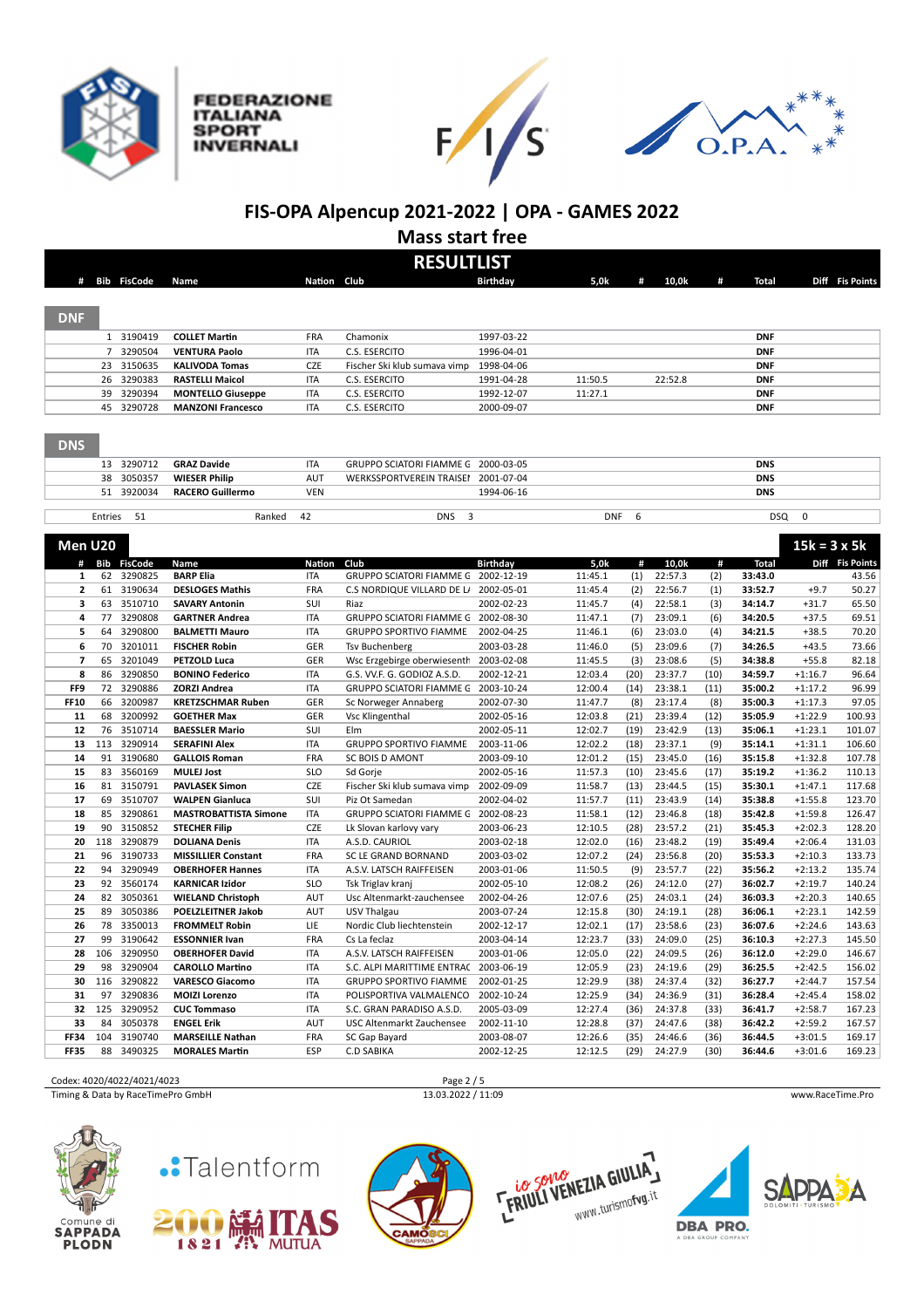

**ITALIANA** 

**INVERNALI** 

**SPORT** 







## **FIS-OPA Alpencup 2021-2022 | OPA - GAMES 2022 Mass start free**

**RESULTI ICT** 

|    | NLJULI LIJI |                |                            |               |                              |                 |         |      |         |      |         |             |                   |
|----|-------------|----------------|----------------------------|---------------|------------------------------|-----------------|---------|------|---------|------|---------|-------------|-------------------|
| #  | <b>Bib</b>  | <b>FisCode</b> | Name                       | <b>Nation</b> | Club                         | <b>Birthdav</b> | 5,0k    | #    | 10,0k   | #    | Total   | <b>Diff</b> | <b>Fis Points</b> |
| 36 | 79          | 3510713        | <b>PITTIER Ilan</b>        | SUI           | Vue-des-Alpes                | 2003-05-23      | 12:16.3 | (31) | 24:46.1 | (35) | 37:12.5 | $+3:29.5$   | 188.54            |
| 37 | 101         | 3560166        | <b>PECEK Atila</b>         | <b>SLO</b>    | <b>Tsk Logatec</b>           | 2002-11-23      | 12:10.0 | (27) | 24:45.7 | (34) | 37:23.0 | $+3:40.0$   | 195.81            |
| 38 | 93          | 3020009        | <b>GRIOCHE Quim</b>        | AND           | <b>Nec</b>                   | 2003-06-04      | 12:42.6 | (39) | 25:12.5 | (39) | 37:53.9 | $+4:10.9$   | 217.19            |
| 39 | 100         | 3290843        | <b>PETRINI Giacomo</b>     | <b>ITA</b>    | GR. SCIATORI SUBIACO S.D.    | 2003-10-14      | 12:16.8 | (32) | 24:47.1 | (37) | 38:00.8 | $+4:17.8$   | 221.97            |
| 40 | 80          | 3080035        | <b>SILVA Manex</b>         | <b>BRA</b>    |                              | 2002-07-24      | 12:44.2 | (41) | 25:17.6 | (40) | 38:07.3 | $+4:24.3$   | 226.47            |
| 41 | 107         | 3380062        | <b>PERUSIC Petar</b>       | CRO           | TSK Rijeka Cavle             | 2004-04-08      | 12:43.5 | (40) | 25:20.0 | (41) | 38:08.8 | $+4:25.8$   | 227.50            |
| 42 | 114         | 3560180        | <b>MOCNIK Martin</b>       | <b>SLO</b>    | SKIKE klub Slovenija         | 2003-11-01      | 12:58.3 | (43) | 25:44.4 | (43) | 38:20.8 | $+4:37.8$   | 235.81            |
| 43 | 123         | 3290878        | <b>MONTELEONE Gabriele</b> | <b>ITA</b>    |                              | 2003-04-21      | 13:00.1 | (45) | 25:45.0 | (44) | 38:27.4 | $+4:44.4$   | 240.38            |
| 44 | 122         | 3050404        | <b>HOCHFELLNER Markus</b>  | AUT           |                              | 2004-08-30      | 12:59.6 | (44) | 25:43.7 | (42) | 38:37.2 | $+4:54.2$   | 247.16            |
| 45 | 109         | 3560173        | <b>GAVRIC Mark</b>         | <b>SLO</b>    | Tsk Jub dol pri ljubljani    | 2002-12-26      | 13:07.7 | (46) | 26:04.5 | (45) | 39:09.8 | $+5:26.8$   | 269.72            |
| 46 | 105         | 3560177        | <b>STERN Nejc</b>          | <b>SLO</b>    | <b>SD OKTAN</b>              | 2003-11-02      | 13:08.7 | (47) | 26:14.6 | (46) | 39:18.2 | $+5:35.2$   | 275.53            |
| 47 | 102         | 3050380        | <b>STEINER Christian</b>   | AUT           | Askoe Villach                | 2003-08-13      | 13:09.3 | (48) | 26:19.2 | (47) | 39:35.8 | $+5:52.8$   | 287.71            |
| 48 | 117         | 3290889        | <b>TAZZIOLI Antonio</b>    | <b>ITA</b>    | OLIMPIC LAMA A.D.            | 2003-10-06      | 13:10.3 | (49) | 26:19.9 | (48) | 39:42.8 | $+5:59.8$   | 292.56            |
| 49 | 74          | 3510697        | <b>KNOBEL David</b>        | SUI           | Am Bachtel                   | 2002-12-08      | 12:57.8 | (42) | 26:23.7 | (49) | 41:31.5 | $+7:48.5$   | 367.78            |
| 50 | 120         | 3220064        | <b>BLANE Jake</b>          | <b>GBR</b>    | Val Vanoise                  | 2006-10-08      | 15:09.2 | (50) | 30:25.3 | (50) | 45:15.8 | $+11:32.8$  | 523.01            |
| 51 | 119         | 3220054        | <b>MARSHALL Tristan</b>    | GBR           | London Hyde Park XC Ski Clut | 2003-12-23      | 15:09.9 | (51) | 30:26.4 | (51) | 45:21.8 | $+11:38.8$  | 527.16            |
| 52 | 121         | 3220065        | <b>DUNCAN Logan</b>        | <b>GBR</b>    | Huntly Nordic Ski Club       | 2005-10-18      | 15:59.1 | (52) | 32:49.1 | (52) | 48:40.2 | $+14:57.2$  | 664.46            |
| 53 | 124         | 3220066        | <b>IPSEN Jakob</b>         | <b>GBR</b>    |                              | 2005-01-01      | 16:53.2 | (53) | 33:41.1 | (53) | 50:26.1 | $+16:43.1$  | 737.75            |
|    |             |                |                            |               |                              |                 |         |      |         |      |         |             |                   |

### **DNF**

|     | 67 3150799  | <b>ZATLOUKAL Krystof</b> | CZE             | Lk Slovan karlovy vary    | 2002-09-06 | 11:46.6 | 23:47.7 | <b>DNF</b> |
|-----|-------------|--------------------------|-----------------|---------------------------|------------|---------|---------|------------|
| 103 | 3290910     | <b>BUZZI Edoardo</b>     | <b>ITA</b>      | C.S. CARABINIERI SEZ. SCI | 2003-07-21 | 12:04.6 |         | <b>DNF</b> |
|     | 110 3290830 | <b>NEGRIN Simone</b>     | ITA             | S.C. PRALI VAL GERMANASCA | 2002-08-03 | 12:27.9 |         | <b>DNF</b> |
| 112 | 3050388     | <b>BUCHER Eric</b>       | AU <sup>7</sup> | Nordic Team Absam         | 2003-05-20 |         |         | <b>DNF</b> |

### DNS

|         | 71 3200981  | <b>KOLLER Kilian</b>       | GER        | Tsv Buchenberg                         | 2002-05-21 |            | <b>DNS</b> |  |
|---------|-------------|----------------------------|------------|----------------------------------------|------------|------------|------------|--|
|         | 73 3490344  | <b>SELLES GASCH Bernat</b> | <b>ESP</b> | BELLVER                                | 2003-02-13 |            | <b>DNS</b> |  |
|         | 75 3050377  | <b>GANNER Florian</b>      | AUT        | Tsu Obertilliach                       | 2002-05-10 |            | <b>DNS</b> |  |
|         | 87 3350011  | <b>BUECHEL Micha</b>       | LIE        | Nordic Club Liechtenstein              | 2002-07-14 |            | <b>DNS</b> |  |
|         | 95 3030033  | <b>SAUMA Mateo Lorenzo</b> | ARG        | Club Andino Bariloche (CAB)            | 2004-06-04 |            | <b>DNS</b> |  |
|         | 108 3560201 | <b>MARINKO Matevz</b>      | <b>SLO</b> | NSD Medvode                            | 2003-11-07 |            | <b>DNS</b> |  |
|         | 111 3290906 | <b>MACORI Maurizio</b>     | <b>ITA</b> | S.C. SAINT BARTHELEMY A.S.I 2002-01-08 |            |            | <b>DNS</b> |  |
|         | 115 3290872 | DI IULIO Mirko             | <b>ITA</b> | S.C. BARREA A.D.                       | 2003-06-30 |            | <b>DNS</b> |  |
|         |             |                            |            |                                        |            |            |            |  |
| Entries | 65          | Ranked                     | 53         | DNS                                    | 8          | <b>DNF</b> | DSQ        |  |

| <b>Women</b> |                |         |                              |            |                                 |                 |         |      |         | $10k = 2 \times 5k$ |                   |
|--------------|----------------|---------|------------------------------|------------|---------------------------------|-----------------|---------|------|---------|---------------------|-------------------|
| #            | Bib<br>FisCode |         | Name                         | Nation     | Club                            | <b>Birthday</b> | 5,0k    | #    | Total   | Diff                | <b>Fis Points</b> |
|              | 136<br>3535659 |         | <b>SONNESYN Alayna</b>       | USA        | <b>Stratton Mountain School</b> | 1996-06-22      | 13:22.2 | (3)  | 25:37.5 |                     | 39.25             |
| $\mathbf{2}$ | 3515319<br>134 |         | <b>WEBER Anja</b>            | SUI        | TG Huetten                      | 2001-06-29      | 13:21.9 | (1)  | 25:41.3 | $+3.8$              | 42.71             |
| 3 137        | 3295343        |         | <b>PITTIN Cristina</b>       | <b>ITA</b> | C.S. ESERCITO                   | 1998-10-14      | 13:21.9 | (1)  | 25:43.0 | $+5.5$              | 44.26             |
| 4            | 3295283<br>135 |         | <b>BELLINI Martina</b>       | <b>ITA</b> | C.S. ESERCITO                   | 1998-04-14      | 13:22.6 | (6)  | 25:44.0 | $+6.5$              | 45.17             |
| 5.           | 3426503<br>146 |         | <b>BREDAL Mariah</b>         | <b>USA</b> | University of Utah Ski Team     | 1997-11-07      | 13:26.3 | (12) | 25:44.7 | $+7.2$              | 45.81             |
| 6.           | 3195253<br>133 |         | <b>DUCORDEAU Juliette</b>    | <b>FRA</b> | C.S Nordique Villard de Lans    | 1998-12-22      | 13:22.2 | (3)  | 25:46.3 | $+8.8$              | 47.26             |
|              | 3535852<br>147 |         | <b>LAWSON Alexandra</b>      | <b>USA</b> | Craftsbury Ski Club             | 1998-11-15      | 13:22.8 | (7)  | 25:48.2 | $+10.7$             | 48.99             |
| 8 153        | 3535677        |         | <b>FREED Margie</b>          | <b>USA</b> | Craftsbury Ski Club             | 1997-11-10      | 13:24.0 | (10) | 25:53.2 | $+15.7$             | 53.55             |
| 9            | 138            | 3515285 | <b>WERRO Giuliana</b>        | <b>SUI</b> | Sarsura Zernez                  | 1999-04-19      | 13:22.4 | (5)  | 26:00.3 | $+22.8$             | 60.01             |
| 10           | 3195319<br>151 |         | <b>DUCHAUFOUR Eve Ondine</b> | <b>FRA</b> | Sc Grandyaux                    | 2001-10-04      | 13:23.2 | (8)  | 26:13.4 | $+35.9$             | 71.94             |
| 11           | 3535407<br>139 |         | <b>RORABAUGH Becca</b>       | USA        | Alaska Pacific University Nord  | 1989-06-29      | 13:23.4 | (9)  | 26:15.2 | $+37.7$             | 73.58             |
| 12           | 3295408<br>159 |         | <b>CASSOL Federica</b>       | <b>ITA</b> | C.S. ESERCITO                   | 2000-05-08      | 13:29.6 | (16) | 26:22.9 | $+45.4$             | 80.59             |
| 13           | 3025001<br>141 |         | <b>VILA OBIOLS Carola</b>    | AND        | <b>NEC</b>                      | 1999-01-19      | 13:28.7 | (14) | 26:23.3 | $+45.8$             | 80.95             |
| 14           | 3155249<br>132 |         | <b>NOVAKOVA Petra</b>        | <b>CZE</b> | Lk Slovan Karlovy Vary / CS M   | 1993-08-17      | 13:24.6 | (11) | 26:24.9 | $+47.4$             | 82.41             |





# .Talentform







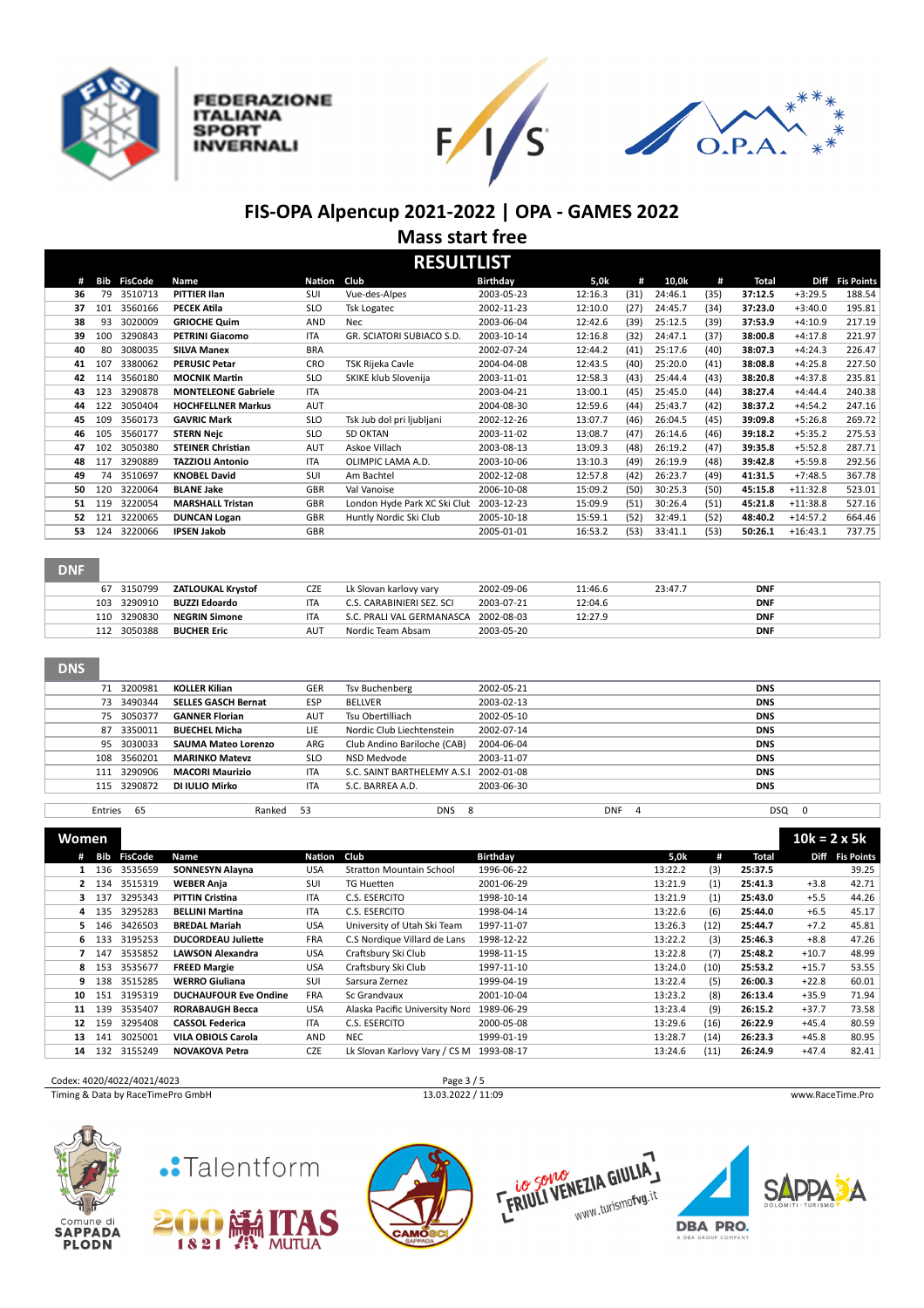

**FEDERAZIONE ITALIANA** 

**SPORT** 

**INVERNALI** 





## **FIS-OPA Alpencup 2021-2022 | OPA - GAMES 2022 Mass start free**

**RESULTLICT** 

|    | KESULI LIS I |                |                               |               |                                 |            |         |      |         |           |                   |  |  |
|----|--------------|----------------|-------------------------------|---------------|---------------------------------|------------|---------|------|---------|-----------|-------------------|--|--|
| #  | Bib          | <b>FisCode</b> | Name                          | <b>Nation</b> | Club                            | Birthday   | 5,0k    | #    | Total   | Diff      | <b>Fis Points</b> |  |  |
| 15 | 165          | 3295387        | <b>COLOMBO Laura</b>          | <b>ITA</b>    | C.S. ESERCITO                   | 1999-06-27 | 13:29.1 | (15) | 26:25.7 | $+48.2$   | 83.14             |  |  |
| 16 | 157          | 3565100        | <b>ZERJAV Neza</b>            | <b>SLO</b>    | Nd Ratece - planica             | 1999-08-09 | 13:30.5 | (18) | 26:28.1 | $+50.6$   | 85.32             |  |  |
| 17 | 160          | 3295378        | <b>BERGAGNIN Rebecca</b>      | <b>ITA</b>    | A.S. MONTE COGLIANS A.D.        | 1999-03-27 | 13:30.1 | (17) | 26:32.4 | $+54.9$   | 89.24             |  |  |
| 18 | 154          | 3205744        | <b>LECHNER Sophie</b>         | <b>GER</b>    | Tsv Marguartstein               | 2001-02-02 | 13:41.3 | (20) | 26:49.2 | $+1:11.7$ | 104.54            |  |  |
| 19 | 142          | 3385016        | <b>MALEC Vedrana</b>          | CRO           | SK Sljeme                       | 1990-03-24 | 13:30.5 | (18) | 26:52.5 | $+1:15.0$ | 107.54            |  |  |
| 20 | 156          | 3535693        | <b>RUDD Hannah</b>            | <b>USA</b>    | Bridger Ski Foundation          | 1998-06-09 | 13:42.3 | (22) | 27:02.4 | $+1:24.9$ | 116.56            |  |  |
| 21 | 170          | 3295514        | SOMA Maddalena                | <b>ITA</b>    | S.C. VALLE PESIO A.D.           | 2001-01-01 | 13:41.9 | (21) | 27:14.6 | $+1:37.1$ | 127.67            |  |  |
| 22 | 164          | 3295449        | <b>BOCCARDI Maria Eugenia</b> | <b>ITA</b>    | UNDER UP SKI TEAM BERGAN        | 2000-12-25 | 13:45.3 | (23) | 27:21.5 | $+1:44.0$ | 133.95            |  |  |
| 23 | 152          | 3355004        | <b>RIEDENER Nina</b>          | LIE.          | Nordic Club liechtenstein       | 2000-06-20 | 13:52.9 | (27) | 27:22.3 | $+1:44.8$ | 134.68            |  |  |
| 24 | 161          | 3055160        | <b>SCHERZ Magdalena</b>       | AUT           | I. sportvereinigung hohe wan    | 2001-12-20 | 13:52.3 | (26) | 27:24.6 | $+1:47.1$ | 136.77            |  |  |
| 25 | 162          | 3295399        | <b>PATSCHEIDER Michaela</b>   | <b>ITA</b>    | UNDER UP SKI TEAM BERGAN        | 1999-06-12 | 13:51.4 | (24) | 27:26.4 | $+1:48.9$ | 138.41            |  |  |
| 26 | 143          | 3155358        | <b>VOTOCKOVA Pavlina</b>      | <b>CZE</b>    | Cks Ski jilemnice               | 1999-12-30 | 13:27.2 | (13) | 27:33.8 | $+1:56.3$ | 145.15            |  |  |
| 27 | 149          | 3505932        | <b>SUTRO Evelina</b>          | <b>USA</b>    | <b>Stratton Mountain School</b> | 1996-11-30 | 13:51.9 | (25) | 27:51.0 | $+2:13.5$ | 160.81            |  |  |
| 28 | 168          | 3295445        | <b>NEGRINI Elisa</b>          | <b>ITA</b>    | AMATEURSCICLUB SESVENNA         | 2001-12-31 | 14:09.6 | (30) | 27:54.5 | $+2:17.0$ | 164.00            |  |  |
| 29 | 148          | 3295415        | <b>MAJ Valentina</b>          | <b>ITA</b>    | C.S. CARABINIERI SEZ. SCI       | 2000-06-16 | 14:08.7 | (28) | 27:57.3 | $+2:19.8$ | 166.55            |  |  |
| 30 | 145          | 3565065        | <b>KLEMENCIC Anita</b>        | <b>SLO</b>    | TSK Triglav Kranj               | 1996-01-08 | 14:10.0 | (31) | 28:10.8 | $+2:33.3$ | 178.84            |  |  |
| 31 | 158          | 3495131        | <b>IGLESIAS Maria</b>         | <b>ESP</b>    | Anec                            | 2001-02-13 | 14:09.0 | (29) | 28:27.1 | $+2:49.6$ | 193.68            |  |  |
| 32 | 150          | 3295433        | <b>HUTTER Sara</b>            | <b>ITA</b>    | <b>GRUPPO SPORTIVO FIAMME</b>   | 2001-10-23 | 14:42.2 | (32) | 28:27.4 | $+2:49.9$ | 193.96            |  |  |
| 33 | 167          | 3355005        | <b>SCHOCHER Annalena</b>      | LIE           | Nordic Club liechtenstein       | 2000-09-13 | 15:06.8 | (34) | 29:08.5 | $+3:31.0$ | 231.38            |  |  |
| 34 | 163          | 3295447        | <b>ROSSI Anna</b>             | <b>ITA</b>    | C.S. CARABINIERI SEZ. SCI       | 2001-03-31 | 14:43.7 | (33) | 29:09.9 | $+3:32.4$ | 232.65            |  |  |
|    |              |                |                               |               |                                 |            |         |      |         |           |                   |  |  |

#### **DNF**

| 3205655<br>140 | DANNER Alexandra          | GER        | Sc Lenggries              | 1999-12-23 | 13:23.8 | (10) | <b>DNF</b> |
|----------------|---------------------------|------------|---------------------------|------------|---------|------|------------|
| 3295371<br>144 | <b>CORRADINI Stefania</b> | <b>ITA</b> | SOTTOZERO NORDIC TEAM A   | 1996-07-01 | 13:44.9 | (25) | <b>DNF</b> |
| 3295342<br>155 | DE ZOLT PONTE Chiara      | <b>ITA</b> | C.S. CARABINIERI SEZ. SCI | 1998-04-10 | 13:28.3 | (15) | <b>DNF</b> |
|                |                           |            |                           |            |         |      |            |

#### **DNS**

| 3515289<br>131 | <b>STEINER Desiree</b> | SUI        | Davos                                   | 1998-08-09 |            | <b>DNS</b> |
|----------------|------------------------|------------|-----------------------------------------|------------|------------|------------|
| 3055161<br>166 | <b>SCHERZ Viktoria</b> | <b>AUT</b> | I. sportvereinigung hohe wan 2000-02-14 |            |            | <b>DNS</b> |
| 3565089<br>169 | <b>MAROLT Katia</b>    | <b>SLO</b> | TSK JUB Dol pri Ljubljani               | 1997-12-19 |            | <b>DNS</b> |
|                |                        |            |                                         |            |            |            |
| 40<br>Entries  | Ranked                 | 34         | DNS                                     |            | <b>DNF</b> | <b>DSQ</b> |

| Women U20      |       |                |                             |            |                                 |            |         |      |         | $10k = 2 \times 5$ |                   |
|----------------|-------|----------------|-----------------------------|------------|---------------------------------|------------|---------|------|---------|--------------------|-------------------|
| #              | Bib   | <b>FisCode</b> | Name                        | Nation     | Club                            | Birthday   | 5,0k    | #    | Total   | <b>Diff</b>        | <b>Fis Points</b> |
| 1              | 172   | 3195314        | <b>PIERREL Julie</b>        | <b>FRA</b> | Sc Le grand bornand             | 2002-02-21 | 13:25.9 | (1)  | 26:24.8 |                    | 61.53             |
| $\mathbf{2}$   | 175   | 3295457        | <b>SILVESTRI Veronica</b>   | <b>ITA</b> | <b>GRUPPO SCIATORI FIAMME G</b> | 2002-05-04 | 13:28.9 | (5)  | 26:28.3 | $+3.5$             | 64.62             |
|                | 3 178 | 3195343        | <b>PIGNOT France</b>        | <b>FRA</b> | Sc Agy                          | 2003-06-03 | 13:29.4 | (6)  | 26:35.4 | $+10.6$            | 70.89             |
|                | 4 179 | 3295455        | <b>DEDEI Denise</b>         | <b>ITA</b> | S.C. GROMO A.D.                 | 2002-05-21 | 13:28.2 | (3)  | 26:39.2 | $+14.4$            | 74.25             |
| 5.             | 184   | 3295483        | <b>GALLO Elisa</b>          | <b>ITA</b> | <b>GRUPPO SCIATORI FIAMME G</b> | 2003-04-03 | 13:26.4 | (2)  | 26:39.3 | $+14.5$            | 74.34             |
| 6              |       | 3205756        | <b>NUERNBERGER Saskia</b>   | GER        | Vsc Klingenthal                 | 2002-10-22 | 13:28.8 | (4)  | 26:57.0 | $+32.2$            | 89.98             |
| $\overline{7}$ | 173   | 3205754        | <b>VEIT Verena</b>          | <b>GER</b> | Sc Oberstdorf                   | 2002-02-13 | 13:54.7 | (16) | 26:57.5 | $+32.7$            | 90.42             |
|                | 8 176 | 3205726        | <b>ZEISSLER Jule</b>        | GER        | Sc Tv gefrees                   | 2002-09-23 | 13:34.5 | (7)  | 27:02.4 | $+37.6$            | 94.75             |
| 9              | 182   | 3205774        | <b>RIPPIN Alina</b>         | GER        | NSV Wernigerode                 | 2003-07-23 | 13:38.2 | (10) | 27:07.9 | $+43.1$            | 99.60             |
| 10             | 180   | 3055177        | <b>ENGELHARDT Magdalena</b> | AUT        | WSV Ramsau/Dachstein            | 2003-07-09 | 13:37.7 | (9)  | 27:11.4 | $+46.6$            | 102.70            |
| 11             | 186   | 3535806        | <b>OLDHAM Kate</b>          | <b>USA</b> | Middlebury College Ski Team     | 2002-04-27 | 13:53.8 | (13) | 27:15.0 | $+50.2$            | 105.88            |
| 12             | 196   | 3295505        | <b>FOLIE Ylvie</b>          | <b>ITA</b> | AMATEURSCICLUB SESVENNA         | 2003-09-24 | 13:54.2 | (15) | 27:19.1 | $+54.3$            | 109.50            |
| 13             | 171   | 3295511        | <b>LAURENT Nadine</b>       | <b>ITA</b> | A.S.D. S.C. GRESSONEY MONT      | 2003-06-10 | 13:35.0 | (8)  | 27:26.1 | $+1:01.3$          | 115.68            |
| 14             | 183   | 3025003        | <b>DEL RIO Gina</b>         | AND        | <b>NEC</b>                      | 2004-01-26 | 13:54.0 | (14) | 27:34.2 | $+1:09.4$          | 122.84            |
| 15             | 188   | 3535856        | <b>MCCOLGAN Annie</b>       | <b>USA</b> |                                 | 2002-01-23 | 13:53.6 | (12) | 27:40.3 | $+1:15.5$          | 128.23            |
| 16             | 174   | 3205729        | <b>DELLIT Lara</b>          | GER        | Wsv Asbach                      | 2002-04-25 | 13:39.2 | (11) | 28:17.3 | $+1:52.5$          | 160.91            |
| 17             | 181   | 3515362        | <b>BUHOLZER Bianca</b>      | <b>SUI</b> | Horw                            | 2002-01-29 | 14:20.1 | (17) | 28:26.8 | $+2:02.0$          | 169.30            |
| 18             | 193   | 3295454        | <b>OLLIER Aline</b>         | <b>ITA</b> | S.C. VALDIGNE MONT BLANC        | 2002-11-12 | 14:20.5 | (18) | 28:28.6 | $+2:03.8$          | 170.89            |





# .Talentform